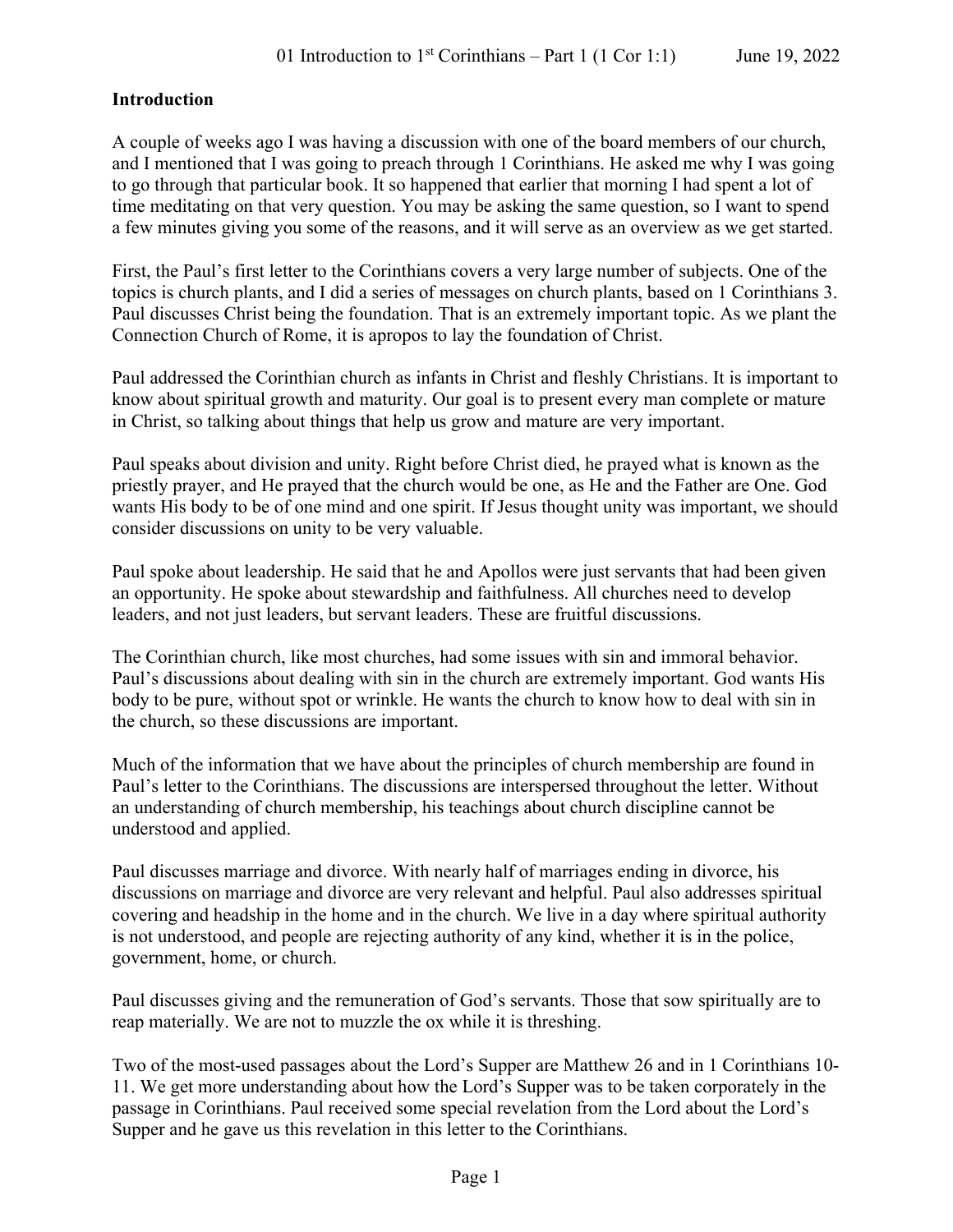Paul told the Corinthians that he did not want them to be ignorant about spiritual gifts. Many people in the church are ignorant about spiritual gifts. It is important for people to understand gifts, manifestations, and ministries. It is important for people to know their role and ministry in the body. In Ephesians 4 Paul said that the body will not grow or come to maturity until every joint supplies, according to the proper working of each individual part. God wants His church to be built up and to be mature, so the discussions on spiritual gifts are essential.

(Eph 4:15–16) "but speaking the truth in love, we are to grow up in all aspects into Him who is the head, even Christ, {16} from whom the whole body, being fitted and held together by what every joint supplies, according to the proper working of each individual part, causes the growth of the body for the building up of itself in love."

Paul said if we had all the gifts, but were without love, we would be just a noisy gong and they would not profit us. God wants us to earnestly desire spiritual gifts, especially prophecy and the gifts that edify the entire body, but without love they are nothing. 1 Corinthians 13 is a classic passage about love. It is used in marriage counseling, wedding ceremonies, and many other venues. Christians are supposed to be known by their love, and this letter to the Corinthians is unparalleled.

The resurrection of Christ is an essential part of the gospel message. Paul's discussion on resurrection, and what happens when we die is badly needed. I get so many questions from people about what happens to believers when they die, so his teaching on this topic is very relevant and helpful. Many sermons preached at funerals use this letter as the text.

As you can see, Paul's first letter to the Corinthians is rich in content and covers a wide assortment of key subjects. I am excited about going through this book with you, and I hope this brief overview has wetted your appetite.

This morning, we will be covering Part 1 of Paul's introduction, which is the first verse of the letter. Paul identifies himself as the author. In Part 2, we will look at who the letter is addressed to, and the greeting that Paul gives.

### **Introduction to 1 Corinthians** (1 Cor 1:1-3)

- 1. Author(s) of the letter (Part 1)
- a. Sosthenes
- b. Paul
- i. Paul's personal life
- ii. Paul's apostolic calling
- 2. Recipient of the letter (Part 2)
- 3. Greeting (Part 2)

(1 Cor 1:1–3) "Paul, called as an apostle of Jesus Christ by the will of God, and Sosthenes our brother, {2} To the church of God which is at Corinth, to those who have been sanctified in Christ Jesus, saints by calling, with all who in every place call on the name of our Lord Jesus Christ, their Lord and ours: {3} Grace to you and peace from God our Father and the Lord Jesus Christ."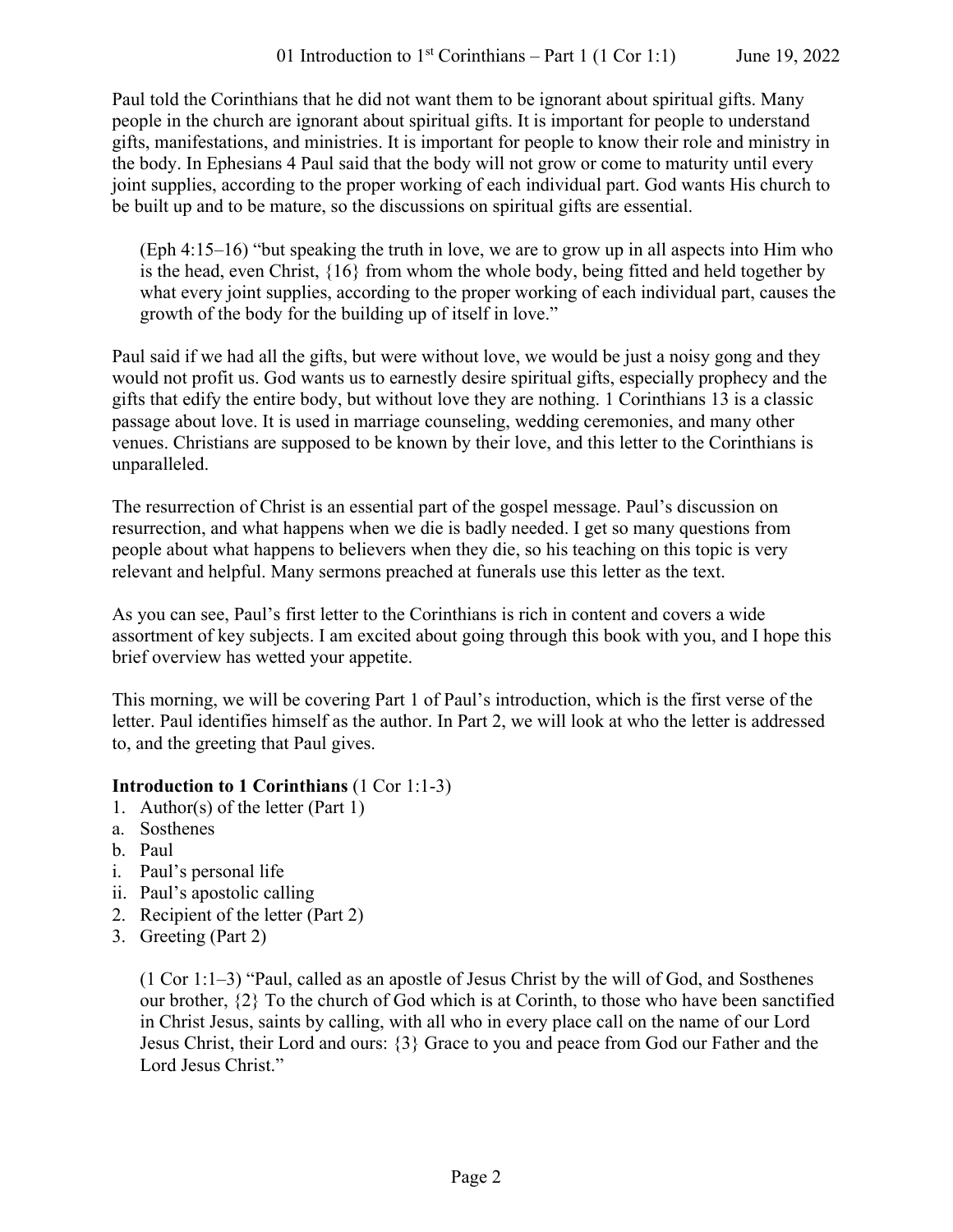## 1. **Author(s) of the letter** (1 Cor 1:1)

The letter begins by stating that it is from Paul and Sosthenes. Paul dictated his letters to someone and that person would write the letter for him. Then, he would personally sign the letters to authenticate the letter. In the closing of this letter, Paul wrote, "The greeting is in my own hand – Paul."

(1 Cor 1:1) "Paul, called as an apostle of Jesus Christ by the will of God, and Sosthenes our brother,"

(1 Cor 16:21) "The greeting is in my own hand—Paul."

In Paul's second letter to the church in Thessalonica, he wrote, "I, Paul, write this greeting with my own hand, and this is a distinguishing mark in every letter; this is the way I write." Even though Paul includes Sosthenes, it was most likely that Paul is the author and Sosthenes was the one that physically wrote it for Paul

(2 Thess 3:17) "I, Paul, write this greeting with my own hand, and this is a distinguishing mark in every letter; this is the way I write."

This letter from Paul is actually his second of several letters that he wrote to the Corinthians. In 1 Corinthians 5:9, we find that Paul had written an earlier letter to them telling them not to associate with sexually immoral people. An earlier letter clearly tells us that this is not his first letter, and is probably his second letter. The church today is full of immoral people, and we have accepted worldly ways and standards rather than God's standards.

(1 Cor 5:9) "I wrote you in my letter not to associate with immoral people;"

In 2 Corinthians 2:3-4, Paul wrote that he had written them with many tears. Many scholars believe that he is referring to a third letter, and 2 Corinthians is actually the fourth letter. I have always thought that Paul was referring to 1 Corinthians, not another letter. I believe Paul wrote 1 Corinthians with many tears and anguish of heart. I believe that Paul was grieving over the immorality and division that existed in the church at Corinth. In any case, Paul wrote three or four letters to the Corinthians.

(2 Cor 2:3–4) "This is the very thing I wrote you, so that when I came, I would not have sorrow from those who ought to make me rejoice; having confidence in you all that my joy would be the joy of you all. {4} For out of much affliction and anguish of heart I wrote to you with many tears; not so that you would be made sorrowful, but that you might know the love which I have especially for you."

### a. **Sosthenes**

I want to take a quick look at the lives of these two men, and I will start with Sothenes. He is only mentioned twice in the Bible, here and in Acts 18, when Paul was in Corinth. The Jews rose up against Paul and brought him before the judgment seat. Gallio, the proconsul of Achaia, listened to their charges, and then said, "If it were a matter of wrong or of vicious crime, O Jews, it would be reasonable for me to put up with you; but if there are questions about words and names and your own law, look after it yourselves; I am unwilling to be a judge of these matters." Then, Gallio drove them away from the judgment seat. The Jews were pretty upset that their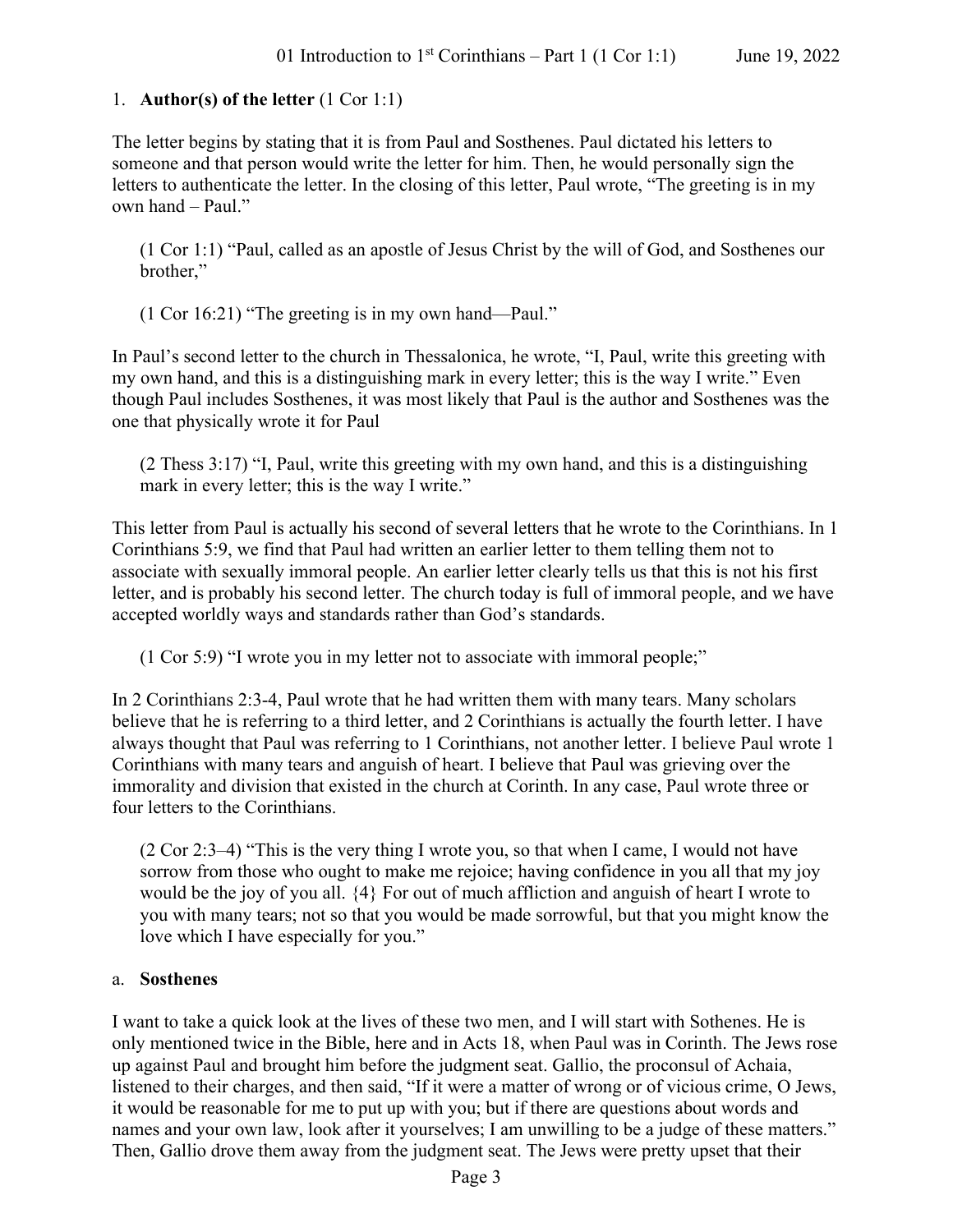charges were not accepted by Gallio so they took hold of Sosthenes, the leader of the synagogue, and began beating him in front of the judgment seat. But Gallio was not concerned about any of those things. So, we gather from this that Sosthenes was the leader of the synagogue.

(Acts 18:12–17) "But while Gallio was proconsul of Achaia, the Jews with one accord rose up against Paul and brought him before the judgment seat, {13} saying, "This man persuades men to worship God contrary to the law." {14} But when Paul was about to open his mouth, Gallio said to the Jews, "If it were a matter of wrong or of vicious crime, O Jews, it would be reasonable for me to put up with you; {15} but if there are questions about words and names and your own law, look after it yourselves; I am unwilling to be a judge of these matters." {16} And he drove them away from the judgment seat. {17} And they all took hold of Sosthenes, the leader of the synagogue, and began beating him in front of the judgment seat. But Gallio was not concerned about any of these things."

I am going to speculate a little bit here. Earlier in Acts 18, Luke wrote that Crispus was the leader of the synagogue. After hearing Paul preach the gospel, Crispus believed in the Lord, with all of his household. Many other Corinthians heard, believed, and were baptized. Paul was in Corinth for eighteen months teaching the word of God among them. During that time Crispus was probably removed by the Jews from being the leader since he was now following Christ. Then, they probably made Sosthenes the new leader of the synagogue. It could be that this incident where he was beaten caused him to reflect on things, and what Crispus, Paul and others were saying, and became a believer. Paul was in Corinth sometime between 50 AD and 52 AD. He wrote this letter to the Corinthians about 56 AD. During those four to six years, Sosthenes became a believer, and then started traveling with Paul.

(Acts 18:8–11) "Crispus, the leader of the synagogue, believed in the Lord with all his household, and many of the Corinthians when they heard were believing and being baptized….{11} And he settled there a year and six months, teaching the word of God among them."

Paul and Sosthenes were in Ephesus when this letter was written. In 1 Corinthians 16 Paul shared his plans on going to Corinth. He intended to go to them and spend the winter with them. He did not want to pass through; he wanted to spend an extended amount of time with them. Then, in verse eight Paul wrote, "But I will remain in Ephesus until Pentecost; for a wide door for effective service has opened to me, and there are many adversaries." Paul did not just preach the gospel; he made disciples. Paul poured himself into people and raised up sons like Timothy, Titus, Philemon, Onesimus, and many others.

(1 Cor 16:5–9) "But I will come to you after I go through Macedonia, for I am going through Macedonia;  $\{6\}$  and perhaps I will stay with you, or even spend the winter, so that you may send me on my way wherever I may go.  $\{7\}$  For I do not wish to see you now just in passing; for I hope to remain with you for some time, if the Lord permits. {8} But I will remain in Ephesus until Pentecost; {9} for a wide door for effective service has opened to me, and there are many adversaries."

## b. **Paul**

Let's take a look at Paul's life and calling.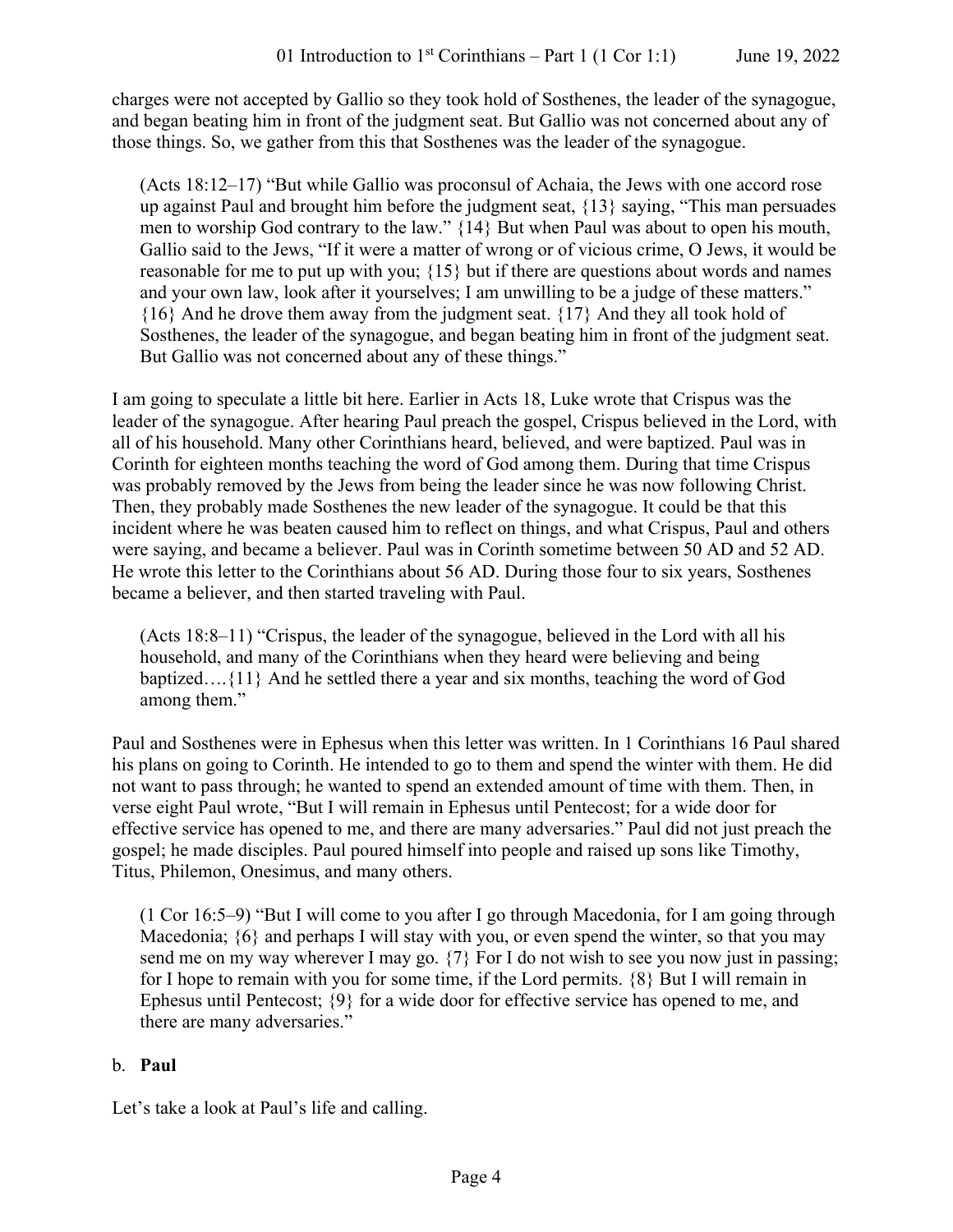## **i. Paul's personal life**

We do not have the exact dates of Paul's birth and death, but theologians place his birth around 3 A.D., about the same time as Christ. His death took place between 64 A.D. and 68 A.D. Paul grew up in the town of Tarsus in Cilicia (Acts 9:11).

(Acts 9:11) "And the Lord said to him, "Arise and go to the street called Straight, and inquire at the house of Judas for a man from Tarsus named Saul, for behold, he is praying,"

He was an Israelite of the tribe of Benjamin (Phil 3:5-6). He was circumcised on the eighth day and describes himself as a "Hebrew of Hebrews." Paul was a Pharisee and a son of Pharisees (Acts 23:6).

(Phil 3:5-6) "circumcised the eighth day, of the nation of Israel, of the tribe of Benjamin, a Hebrew of Hebrews; as to the Law, a Pharisee; {6} as to zeal, a persecutor of the church; as to the righteousness which is in the Law, found blameless."

(Acts 23:6) "But perceiving that one part were Sadducees and the other Pharisees, Paul began crying out in the Council, "Brethren, I am a Pharisee, a son of Pharisees; I am on trial for the hope and resurrection of the dead!""

Paul was a single man. In 1 Corinthians 7, he addresses the widows and unmarried folks. He tells them that he wishes all men were like him, i.e., single. Later on, in 1 Corinthians 9, when he defends his apostleship to the Corinthians, he asks some rhetorical questions, including the question about having the right to take along a believing wife, as the rest of the apostles.

(1 Cor 7:7-8) "Yet I wish that all men were even as I myself am. However, each man has his own gift from God, one in this manner, and another in that. {8} But I say to the unmarried and to widows that it is good for them if they remain even as I."

(1 Cor 9:5) "Do we not have a right to take along a believing wife, even as the rest of the apostles, and the brothers of the Lord, and Cephas?"

Paul's personal appearance was not impressive, and his speech contemptible (2 Cor 10:10). Here is a description of Paul given by someone in the 2nd century. "...a man small in size, baldheaded, bandy-legged, well-built, with eyebrows meeting, rather long-nosed, full of grace. For sometimes he seemed like a man, and sometimes he had the countenance of an angel." Despite his looks and speech, Paul did not consider himself inferior in any way to the other apostles (2 Cor 11:5-6). He states, "but even if I am unskilled in speech, yet I am not so in knowledge."

(2 Cor 10:10) "For they say, "His letters are weighty and strong, but his personal presence is unimpressive, and his speech contemptible.""

(2 Cor 11:5-6) "For I consider myself not in the least inferior to the most eminent apostles. {6} But even if I am unskilled in speech, yet I am not so in knowledge; in fact, in every way we have made this evident to you in all things."

Many Bible scholars believe that Paul had very poor eyesight. In Galatians 6, Paul says, "see what large letters I am writing to you with my own hand." People who have poor eyesight would probably write in large letters so that they could read what they had written.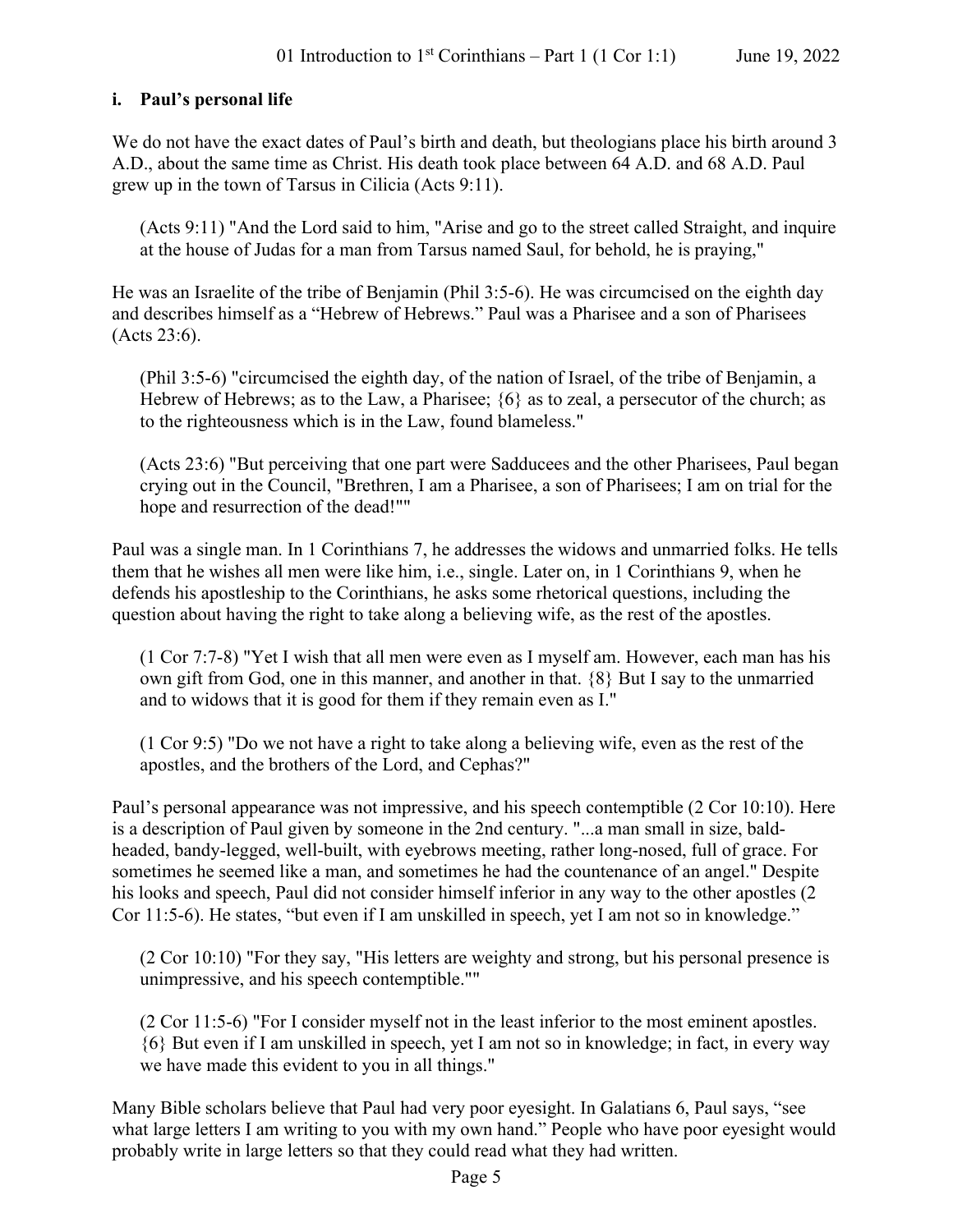(Gal 6:11) "See with what large letters I am writing to you with my own hand."

Since Paul grew up the son of a Pharisee, he was brought up in strict accordance with the law from a very early age. He was given a strong Scriptural background by his father. Then, at the age of thirteen, he would have gone through the Bar-Mitzvah, or the coming of age occurs for Jewish boys. Bar Mitzvah literally means "son of the commandment." "Bar" is "son" in Aramaic, which used to be the vernacular of the Jewish people. "Mitzvah" is "commandment" in both Hebrew and Aramaic (Strong's H4687). "Bat" is daughter in Hebrew and Aramaic. Under Jewish Law, children are not obligated to observe the commandments, although they are encouraged to do so as much as possible to learn the obligations they will have as adults. At the age of 13 (12 for girls), children become obligated to observe the commandments. The bar mitzvah ceremony formally marks the assumption of that obligation, along with the corresponding right to take part in leading religious services, to count in a minyan (the minimum number of people needed to perform certain parts of religious services), to form binding contracts, to testify before religious courts and to marry.

At the age of thirteen, Paul's education went to a higher level. He was sent to Jerusalem to study under Gamaliel. When Paul gave his testimony to the commander and the people in Jerusalem, he told them in Hebrew that he was a Jew, born in Tarsus of Cilicia, but brought up in Jerusalem. He said that he was educated under Gamaliel, strictly according to law of their fathers. Gamaliel was very well respected by the Jews. We find out more about Gamaliel in Acts 5, when Peter and John were arrested. Gamaliel had Peter and John removed from the room and spoke privately with the Council. He told them to be careful about what they proposed to do with these men. He encouraged them to stay away from these men and leave them alone. He said if Peter and John are from God, they will not be able to overthrow them and will be found to be fighting against God. The Council greatly respected him and took his advice.

(Acts 22:3) ""I am a Jew, born in Tarsus of Cilicia, but brought up in this city, educated under Gamaliel, strictly according to the law of our fathers, being zealous for God, just as you all are today."

(Acts 5:34) "But a certain Pharisee named Gamaliel, a teacher of the Law, respected by all the people, stood up in the Council and gave orders to put the men outside for a short time."

Paul's strong religious training and background were no mistake. God chose to use Paul to write half of the books of the New Testament. Much of our doctrine for the New Testament was given through Paul. His thorough understanding of both Hebrew and Greek gave him a unique ability to transition us from the Hebrew Old Testament to the Greek New Testament. The following thirteen books of the Bible were written by Paul. Some theologians also attribute Hebrews to him.

| Romans      | 1 Corinthians | 2 Corinthians        | Galatians       | Ephesians |
|-------------|---------------|----------------------|-----------------|-----------|
| Philippians | Colossians    | <b>Thessalonians</b> | 2 Thessalonians | Timothy   |
| 2 Timothy   | Titus         | Philemon             | (Hebrews?)      |           |

### ii. **Paul's apostolic calling**

God has a unique call and purpose for all of our lives. In Jeremiah 1, the Lord tells him that He knew him before He formed him in the womb. God consecrated and appointed Jeremiah as a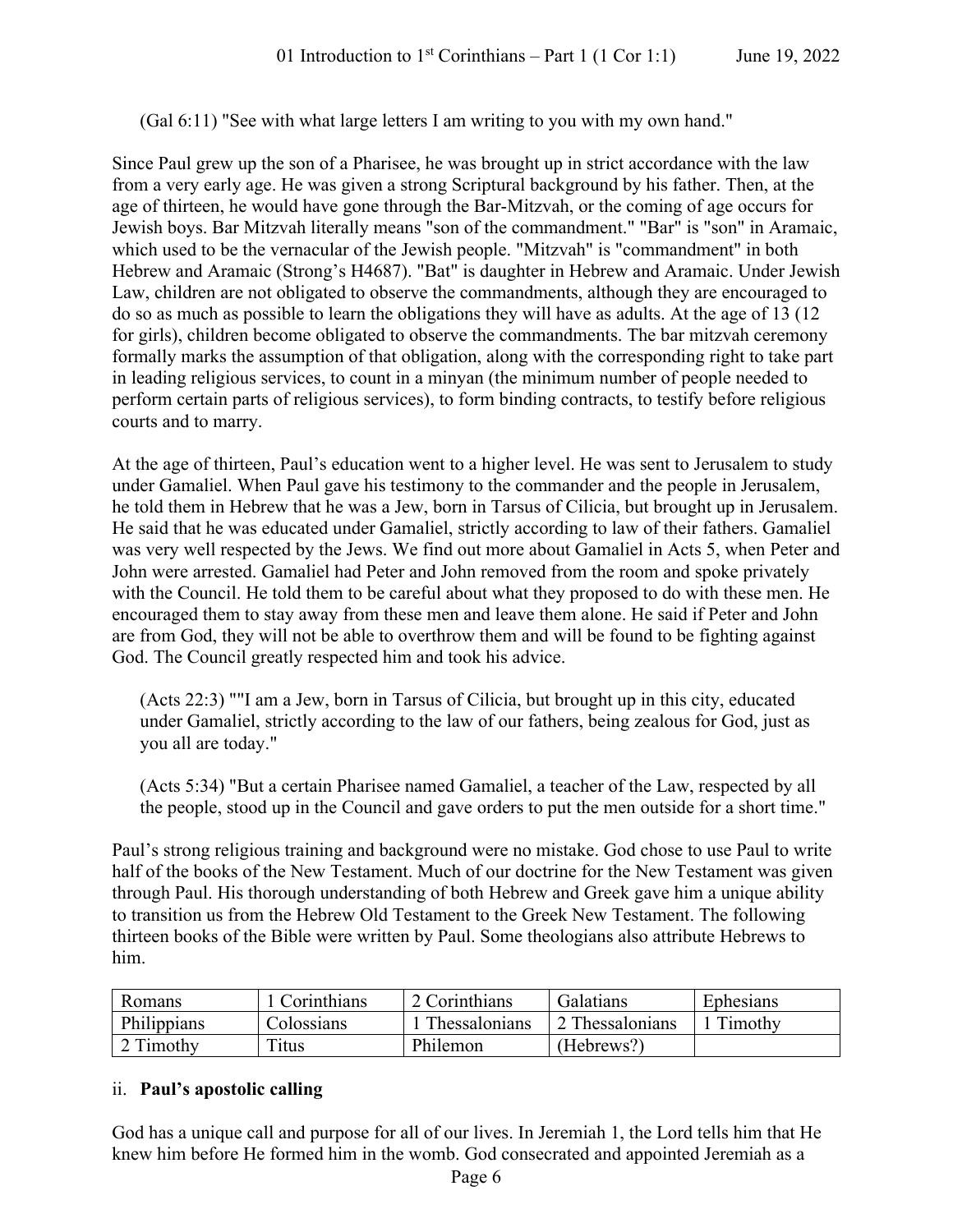prophet to the nations before he was even born. Like Jeremiah, Paul was a chosen instrument. In Luke's account of Paul's conversion, the Lord tells Ananias that Paul is a chosen instrument. God tells him that Paul is to bear His name before the Gentiles and kings and the sons of Israel. God had a plan and a purpose for Paul. His family, his upbringing, his education, his personality, and his strengths and weaknesses were not happenstance or a mistake. They were orchestrated by God to achieve His purposes.

(Jer 1:4-5) "Now the word of the LORD came to me saying, {5} "Before I formed you in the womb I knew you, And before you were born I consecrated you; I have appointed you a prophet to the nations."

(Acts 9:15-16) "But the Lord said to him, "Go, for he is a chosen instrument of Mine, to bear My name before the Gentiles and kings and the sons of Israel; {16} for I will show him how much he must suffer for My name's sake.""

What kind of chosen instrument was Paul? Paul starts this letter out with, "Paul, called as an apostle of Jesus Christ by the will of God." Paul was an apostle, and like Jeremiah, God had set him apart from his mother's womb.

(1 Cor 1:1) "Paul, called as an apostle of Jesus Christ by the will of God, and Sosthenes our brother,"

(Gal 1:15–16) But when God, who had set me apart even from my mother's womb and called me through His grace, was pleased {16} to reveal His Son in me so that I might preach Him among the Gentiles, I did not immediately consult with flesh and blood,"

Paul was referred to as a teacher until Acts 13. The church leadership in Antioch was fasting and ministering to the Lord, and the Holy Spirit told them to set aside Barnabas and Paul for the work that He had for them, which was apostolic ministry. The leadership then fasted about the word that they had heard. After fasting and praying about it, they laid their hands on them, and sent them away. It goes on to say that they were sent out by the Holy Spirit. The word apostle comes from the Greek word, apostolos (Strong's G652), which means, "sent one." From this point on, Barnabas is no longer referred to as a prophet and Paul is not referred to as a teacher; they are called apostles.

(Acts 13:1-4) "Now there were at Antioch, in the church that was there, prophets and teachers: Barnabas, and Simeon who was called Niger, and Lucius of Cyrene, and Manaen who had been brought up with Herod the tetrarch, and Saul. {2} And while they were ministering to the Lord and fasting, the Holy Spirit said, "Set apart for Me Barnabas and Saul for the work to which I have called them." {3} Then, when they had fasted and prayed and laid their hands on them, they sent them away. {4} So, being sent out by the Holy Spirit, they went down to Seleucia and from there they sailed to Cyprus."

(Acts 14:14) "But when the **apostles**, Barnabas and Paul, heard of it, they tore their robes and rushed out into the crowd, crying out"

When Paul wrote to Timothy, he stated that he was appointed as a preacher, apostle, and teacher. He still has the gifting of a teacher, but he also has a ministry calling of an apostle.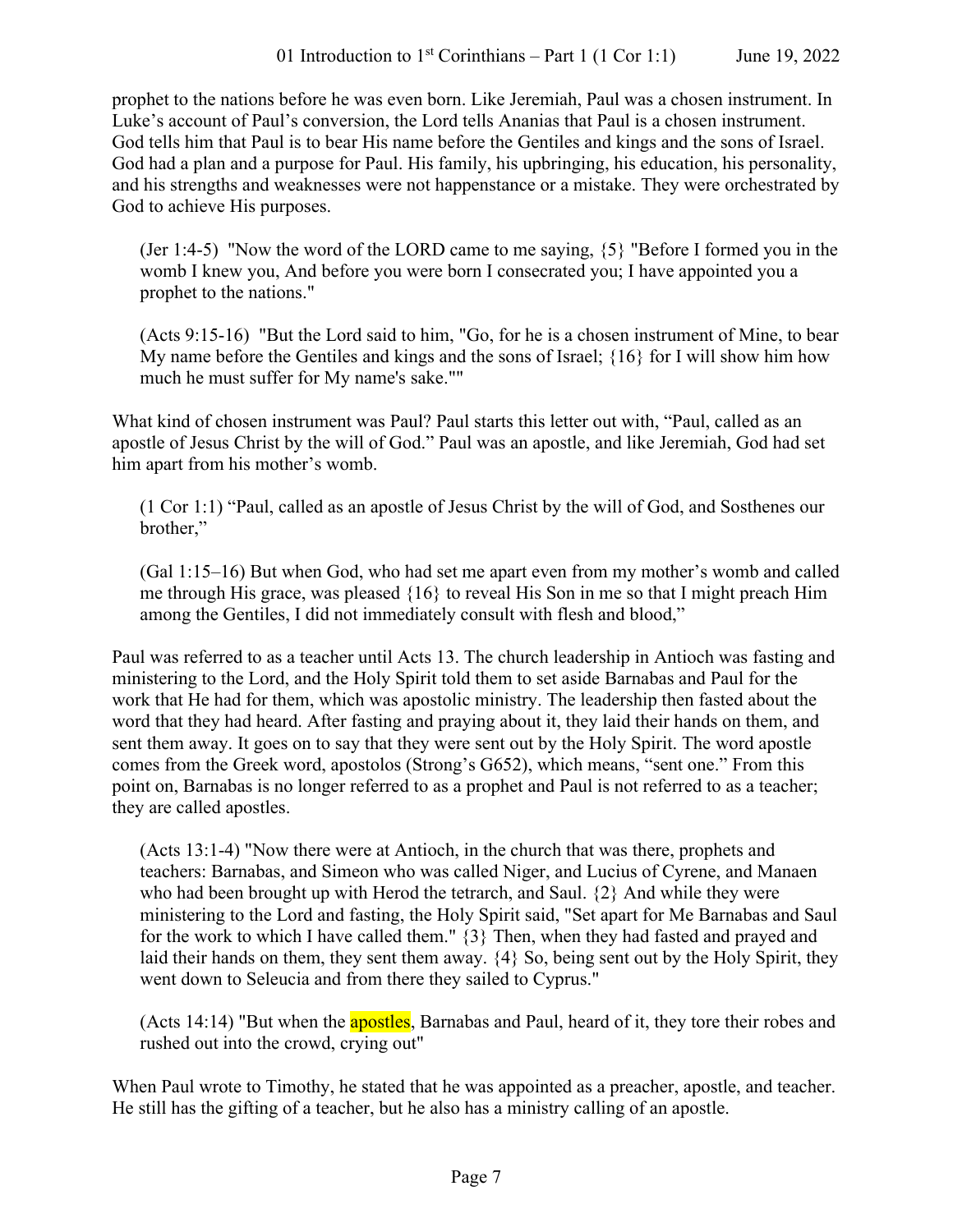(1 Tim 2:7) "And for this I was appointed a preacher and an apostle (I am telling the truth, I am not lying) as a teacher of the Gentiles in faith and truth."

(2 Tim 1:11) "for which I was appointed a preacher and an apostle and a teacher."

There is a lot of misunderstanding about apostles, so I want to take a few minutes to talk about this calling on Paul's life. In Matthew 10, Jesus chose twelve disciples to be His apostles. He gave them authority over unclean spirits and to heal every kind of disease and every kind of sickness. Then, He sent them out to the house of Israel, commanding them to preach "the kingdom of heaven is at hand," and to heal the sick, raise the dead, cleanse the lepers, and to cast out demons. These twelve apostles were given authority for a specific work.

(Matt 10:1–4) "Jesus summoned His twelve disciples and gave them authority over unclean spirits, to cast them out, and to heal every kind of disease and every kind of sickness.  $\{2\}$ Now the names of the twelve apostles are these: The first, Simon, who is called Peter, and Andrew his brother; and James the son of Zebedee, and John his brother; {3} Philip and Bartholomew; Thomas and Matthew the tax collector; James the son of Alphaeus, and Thaddaeus; {4} Simon the Zealot, and Judas Iscariot, the one who betrayed Him."

(Matt 10:5–8) "These twelve Jesus sent out after instructing them: "Do not go in the way of the Gentiles, and do not enter any city of the Samaritans; {6} but rather go to the lost sheep of the house of Israel. {7} "And as you go, preach, saying, 'The kingdom of heaven is at hand.'  $\{8\}$  "Heal the sick, raise the dead, cleanse the lepers, cast out demons. Freely you received, freely give."

When Judas betrayed Jesus, the apostles chose another apostle to take his place. We find this account in Acts 1:15-26. (Peter quoted Psalm 69:25 and Psalm 109:8.) The qualification for this apostle was that he must have accompanied Jesus and them, beginning with the baptism of John until the day He was taken up from us, and be a witness of His resurrection.

(Acts 1:20–26) "For it is written in the book of Psalms, 'LET HIS HOMESTEAD BE MADE DESOLATE, AND LET NO ONE DWELL IN IT'; and, 'LET ANOTHER MAN TAKE HIS OFFICE.'  $\{21\}$  "Therefore it is necessary that of the men who have accompanied us all the time that the Lord Jesus went in and out among us— $\{22\}$  beginning with the baptism of John until the day that He was taken up from us—one of these must become a witness with us of His resurrection." {23} So they put forward two men, Joseph called Barsabbas (who was also called Justus), and Matthias. {24} And they prayed and said, "You, Lord, who know the hearts of all men, show which one of these two You have chosen {25} to occupy this ministry and apostleship from which Judas turned aside to go to his own place."  $\{26\}$ And they drew lots for them, and the lot fell to Matthias; and he was added to the eleven apostles."

Many teach today that there are no more apostles, because there is no one today that accompanied Jesus and the apostles and witnessed His resurrection. I think it is important to note that there are two categories of apostles. The first category is the apostles of the Lamb. In Revelation 21:14, we see that the New Jerusalem had twelve gates and twelve foundation stones. On each of the foundation stones were the twelve apostles of the Lamb. The apostles of the Lamb were those twelve that Jesus appointed in Matthew 10, with the exception of Matthias, who was added in Acts 1.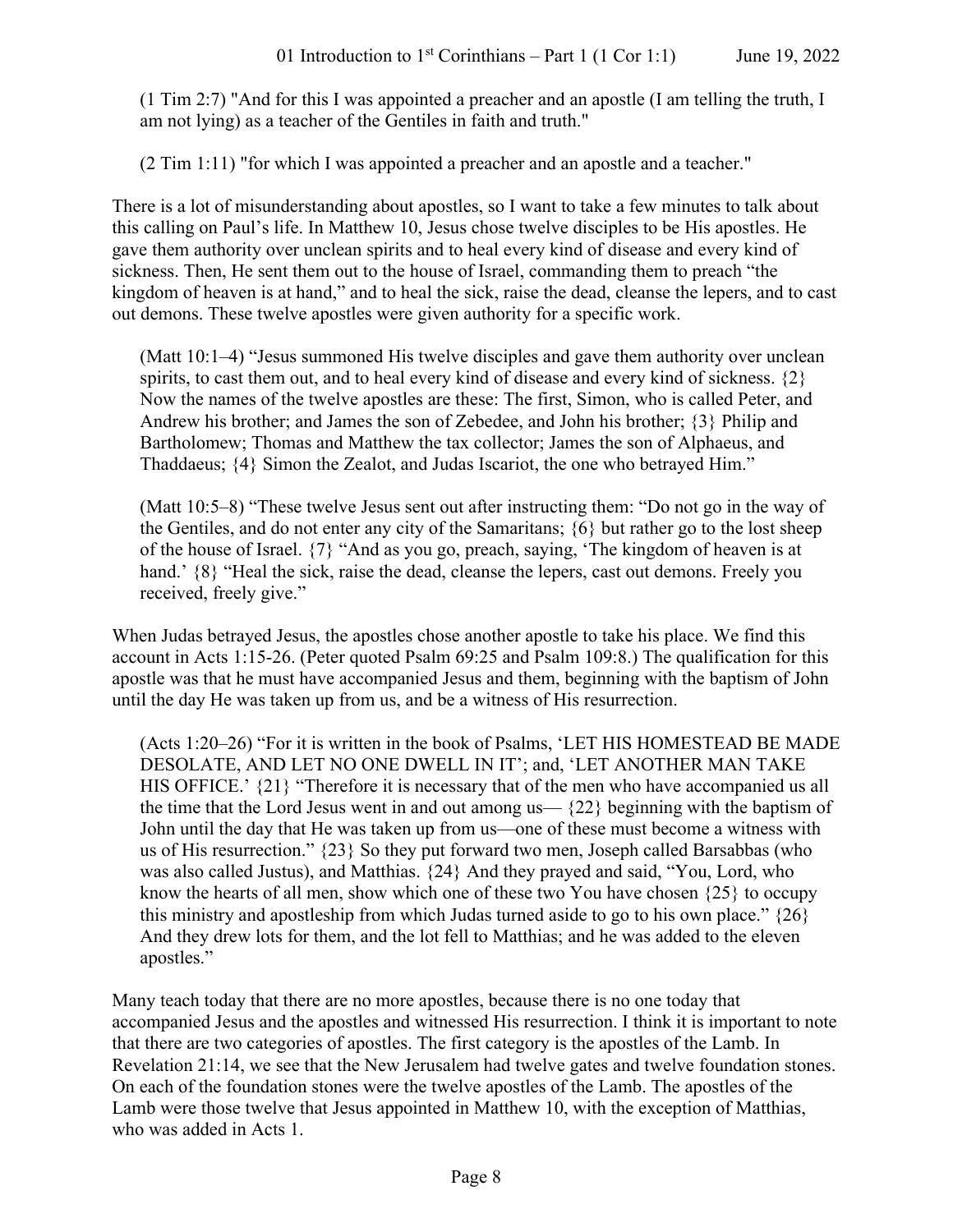(Rev 21:14) "And the wall of the city had twelve foundation stones, and on them were the twelve names of the twelve apostles of the Lamb."

Paul, Barnabas, Silas, Timothy, Titus and the other apostles mentioned in the New Testament did not accompany Jesus from with His baptism to His resurrection, so they did not meet the qualifications given in Acts 1 for the replacement of Judas. Those qualifications only pertain to the Apostles of the Lamb. But Paul, Barnabas, Timothy and many others were called apostles, even though they did not meet those qualifications. Therefore, when we understand that those qualifications were only for choosing the replacement for the twelfth apostle of the Lamb, we also understand that it does not pertain to Paul and other apostles from that point forward. These other apostles are a second category of apostles. Some people have put a capital "A" for the Apostles of the Lamb and a little "a" for the other apostles. These other apostles were still chosen and called by the Lord. Paul was an apostle by the will of God. There is nothing in this passage that prevents apostles from being called and sent out today.

Some people say that the work of the apostles was to write the New Testament. If that was the case, where are the books that Andrew, James, Philip, Bartholomew, Thomas, James (son of Alphaeus), Thaddaeus, Simon the Zealot, and Matthias? Of the twelve apostles, Peter, John, and Matthew are the only ones that God used to write books of the New Testament. Luke wrote two, Luke and Acts, and he was not called an apostle, even though he was on Paul's apostolic team. John wrote five: John, 1 John, 2 John, 3 John, and Revelation. Peter wrote two: 1 Peter and 2 Peter. The apostle Paul wrote thirteen and possibly fourteen of the books in the New Testament, but most apostles did not write books of the Bible.

What is the work of an apostle? What did Paul and the other apostles do? Apostles are equippers. In Ephesians 4:11-13, God gave gift ministries to the church, and these gifts were to equip the church for the work of service. So, apostles are a five-fold gift given to the church to equip the church for the work of service.

(Eph 4:11-13) "And He gave some as apostles, and some as prophets, and some as evangelists, and some as pastors and teachers, {12} for the equipping of the saints for the work of service, to the building up of the body of Christ; {13} until we all attain to the unity of the faith, and of the knowledge of the Son of God, to a mature man, to the measure of the stature which belongs to the fullness of Christ."

Apostles are not just a ministry gift; they are the first or protos gift that God has appointed to the church. The word protos signifies first in time, place, order, importance, or priority. Apostolic ministry is an important ministry to the body of Christ. The church is encouraged to earnestly desire the greater gifts, which would be the apostolic, prophetic, and teaching gifts.

(1 Cor 12:28) "And God has appointed in the church, first apostles, second prophets, third teachers, then miracles, then gifts of healings, helps, administrations, various kinds of tongues."

Apostles lay foundations. Churches are built on the foundation of the apostles and prophets. We find in Ephesians two that the church, God's household, is built on the foundation of the apostles and prophets. Apostles and prophets are not the foundation. Paul made it very clear in 1 Corinthians that Jesus Christ is the foundation. Jesus is the cornerstone. But the foundation is laid by apostles and prophets. The New Testament pattern is to plant churches with apostles and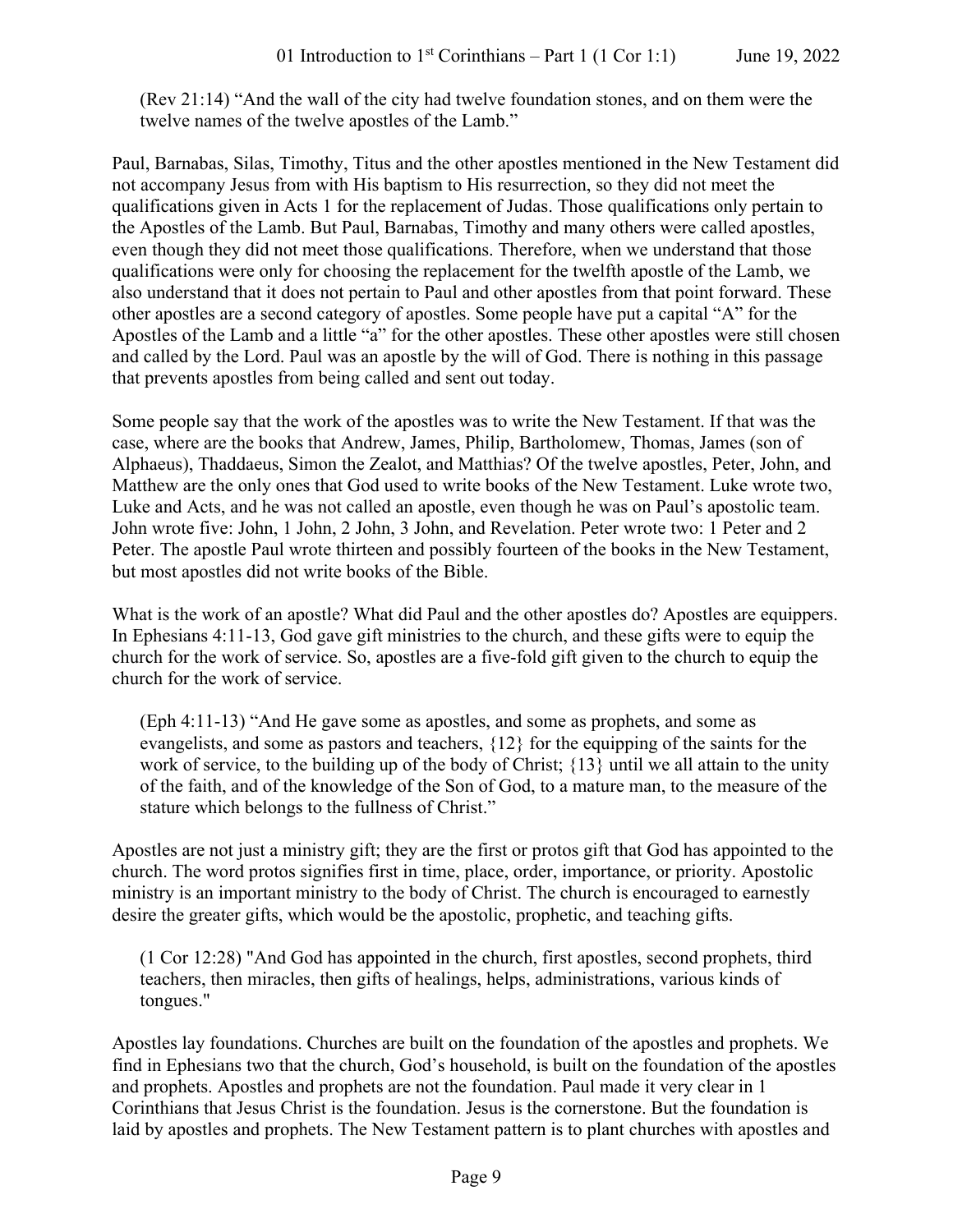prophets. There is still a tremendous need for good foundations to be laid, and for apostolic equipping in churches.

(Eph 2:19-20) "So then you are no longer strangers and aliens, but you are fellow citizens with the saints, and are of God's household,  $\{20\}$  having been built upon the foundation of the apostles and prophets, Christ Jesus Himself being the corner stone,"

Here is a list of some of the other work that Paul did and other apostles do:

- Plant and establish new churches (Acts 13-14, 2 Cor 10:13-16, 1 Thess 1:1, 2:9-11)
- Mentor, train, and ordain leaders in churches (Acts 14:23, 15:37, 16:1-4, 1 Cor 4:14-17, 2 Tim 1:2, 2:1-2, Titus 1:4-5, 1 Thess 1:1)
- Establish and protect proper doctrine (1 Tim 1:3-11, Eph 4:11-13, Acts 2:42, Acts 15)
- Settle disputes and controversies (Acts 15:1-35, Eph 4:13)
- Impart spiritual gifts (Rom 1:11)
- Strengthen churches (Acts 15:36-41, 16:4-5, 1 Thess 3:2)
- Bring correction to churches when necessary (1 Cor 4:18-5-13, 2 Cor 13:10, 3 John 1:9-10)

A few years ago, within the same week, I had two young people mentioned to me that they were apostles. They had taken a spiritual gifts test and the test results told them they were apostles. Just because someone fills out a spiritual gift test and they answer particular questions about missions or the church at large does not make them an apostle. The key way of identifying a true apostle is by the work that he does. Paul told the Corinthians that they were the proof of his apostleship. He had planted and established the church, trained and ordained pastors, and provided a spiritual covering for them. These two young people were not doing apostolic work and did not even know what an apostle did.

(1 Cor 9:2) "If to others I am not an apostle, at least I am to you; for you are the seal of my apostleship in the Lord."

Paul was very goal-oriented. Below is a composite statement that I put together based on the following Scriptures: Rom 11:13, Col 1:28-29, 1 Tim 2:7.

*"My goal is to take the gospel where no man had taken it. I was called to be an apostle to the Gentiles in the same way that Peter was called to the Jews. I proclaim Christ, admonish and teach every man so that I can present every man complete. For this purpose, I strive according to His power, which mightily works within me."*

(Rom 11:13) "But I am speaking to you who are Gentiles. Inasmuch then as I am an apostle of Gentiles, I magnify my ministry,"

(Col 1:28-29) "And we proclaim Him, admonishing every man and teaching every man with all wisdom, that we may present every man complete in Christ. {29} And for this purpose also I labor, striving according to His power, which mightily works within me."

(1 Tim 2:7) "And for this I was appointed a preacher and an apostle (I am telling the truth, I am not lying) as a teacher of the Gentiles in faith and truth."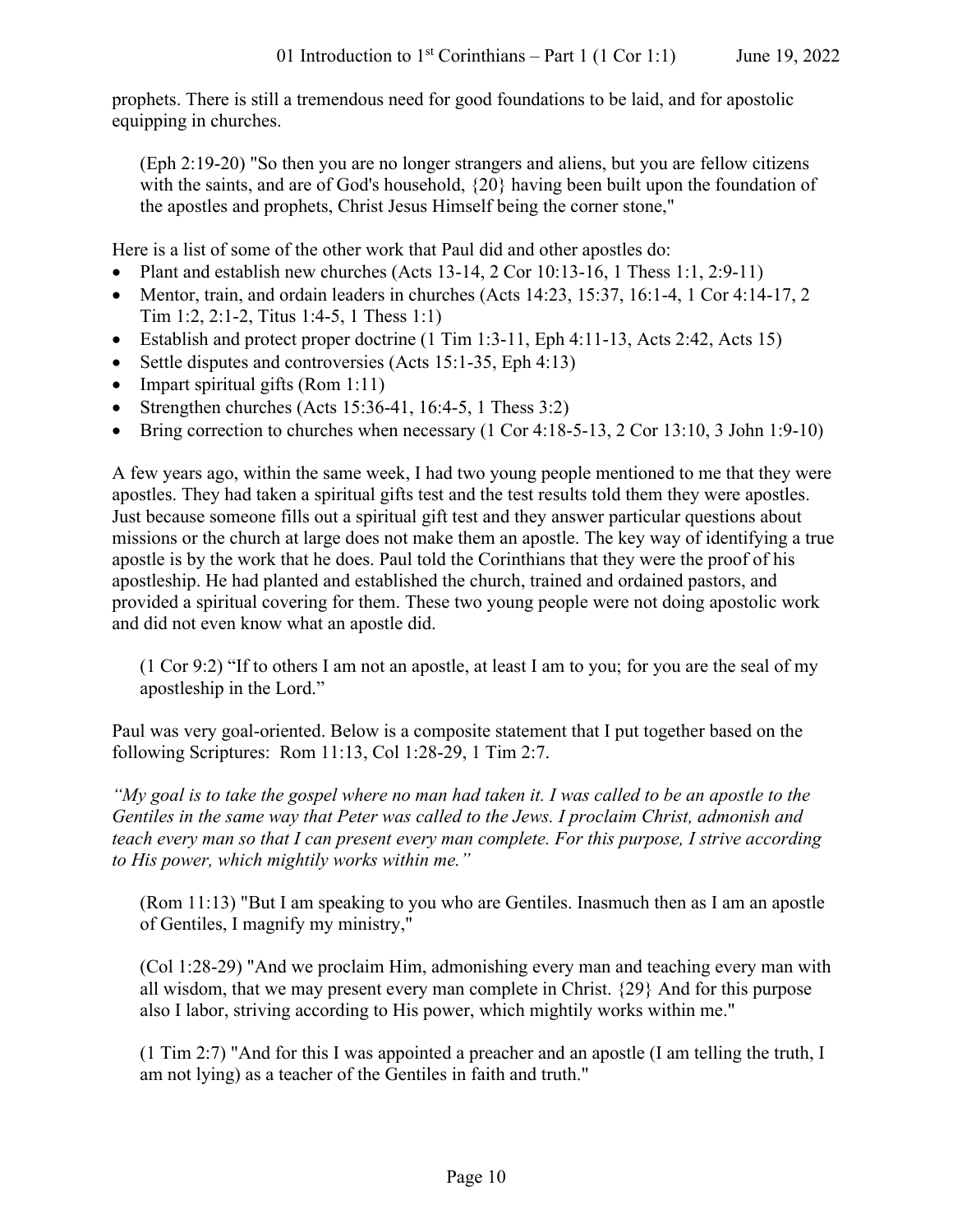Paul was an apostle to the Gentiles, called by God and by the will of God. He is writing a letter to the church in Corinth, which he planted, and where he trained leaders, and set them in as the pastors of the church.

(1 Cor 1:1) "Paul, called as an apostle of Jesus Christ by the will of God, and Sosthenes our brother,"

## **Conclusion and Applications**

This morning I gave a quick overview of 1 Corinthians. It is a rich book with so many relevant topics. Then, we covered the first verse, where Paul identified himself as the author. Sosthenes was with Paul and most likely penned the letter for Paul. We took a brief look at Sosthenes, and then a more in-depth look at Paul's life and his apostolic calling. To help understand Paul's calling, I gave a quick overview of the two different types of apostles, and then the work that they do.

Next week, we will finish the Introduction. We will be looking at the recipients of the letter. More specifically, we will be looking at the identify of Christians.

## **Prayer**

Father God, thank You for Paul's letter to the Corinthians. It is so rich with principles and applications for our church and individual lives. I ask You to bless this series in 1 Corinthians. Holy Spirit, I ask You to lead me and lead us through the book. Give us applications for our lives. Father, help us to apply the things that You show us. Father, we saw the calling You had for Paul, and you did this before he was even born. You have a calling for each of us. I ask You to reveal the calling that you have for each of us. Help us to strive like Paul did to fulfill the work You have for us to do. I ask these things in Jesus' name. Amen.

# **Q & A**

- Do you know God's calling in your life? If so, how did God reveal that calling to you?
- As a result of your calling, what have you done, or are you doing to fulfill it?
- How did God prepare Paul for the work that God called him to do?
- How has God been preparing you for the work He has for you to do?
- Paul may have had poor eyesight and was imprisoned, but his circumstances did not prevent him from carrying out the Lord's work. How did Paul work around those obstacles?
- Do you have a Sosthenes in your life to help you with the things that you are limited in, or unable to do for yourself?
- Has this teaching on the two categories of apostles cleared up some things in your understanding about apostles?